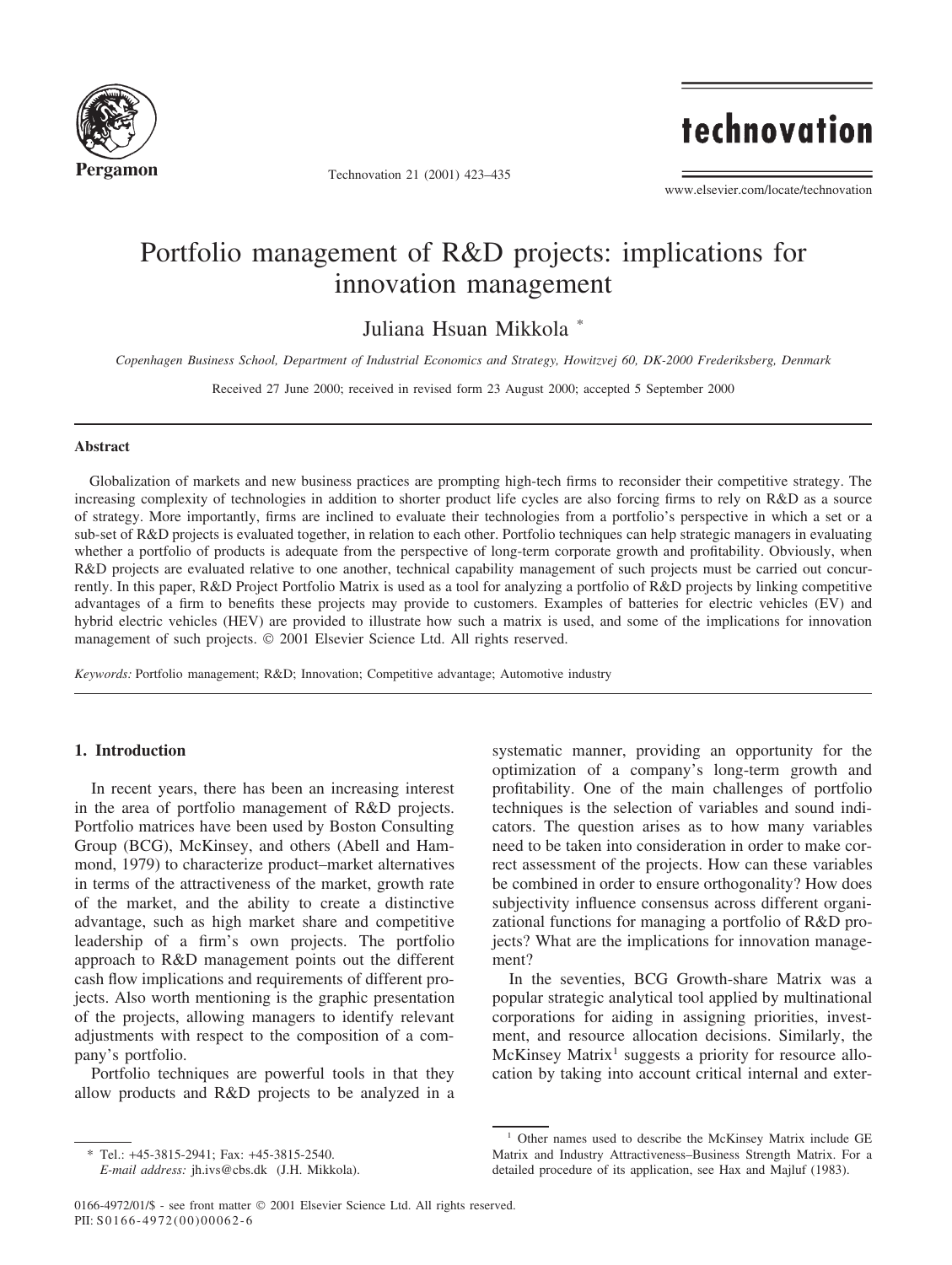nal factors. Its primary importance is to assign priorities for investment in the various businesses of the firm. The popularity of these matrices, however, was matched with equally outspoken criticisms.

Some criticisms of the BGC Matrix are derived from the difficulties in measuring market share and market growth rates. Common pitfalls include difficulties in defining the relevant market, wrong assumptions about the validity of the product life cycle, the value of the market share, the effect of market structure, market stability, interrelatedness of product–market segments, divesting the dogs, and viewing the portfolio as a closed system (Slatter, 1980). The McKinsey Matrix, furthermore, includes a wide variety of factors in addition to market share and market growth rates used by the BCG Matrix. Some of the challenges of using this matrix are derived from difficulties in identifying and assessing external and internal factors, difficulties in dealing with multi-attributes leading to high ambiguity in measuring business strength and industry attractiveness, and the use of Net Present Value as the evaluation tool (Hax and Majluf, 1983).

A literature review in portfolio management of technology and innovations reveals that most of them have very limited definitions in characterizing project success. The BCG Matrix, a four-cell matrix, uses relative market share and industry growth rates as determinants of success (Slatter, 1980; Henderson, 1979). Similar to the BCG Matrix, the McKinsey Matrix uses competitive position of a company and industry attractiveness in a nine-cell matrix (Hax and Majluf, 1983; Segev, 1995). One of the first product portfolio models is the Product Portfolio Matrix. This matrix was developed as a guide to allocation of a firm's resources based on business strength and industry attractiveness, but it offers no advice for the types of technologies and associated products with which the firm should be involved (Day, 1977). In order to address this issue, the Technology Portfolio was developed by Capon and Glazer (1987) which is a framework used for integrating technology and marketing strategies. Although the Product/Process Development Projects Matrix by Wheelwright and Clark (1992a,b) characterizes product changes relative to process changes and their impact on allocation of resources, it does not address other factors influencing the success of a company. Cooper and Kleinschmidt (1993) introduced the Performance Map which basically used factor analysis techniques to identify the success dimensions of new products. It also measures five performance types in relation to two performance dimensions: time performance and financial performance. Perhaps a more comprehensive framework is introduced by Arthur D. Little (Roussel et al., 1991) in which four key elements of individual projects are evaluated: technological competitive strength, technology maturity, competitive impact of technologies, and R&D project attractiveness.

It is no surprise that identifying success factors of an innovation is not straightforward. Based on the competitive structure of the markets, each industry faces unique sets of challenges that are irrelevant to other industries. Hence, portfolio techniques usually serve to solve a particular set of complex issues faced by R&D management, unique to each firm. Naturally, the knowledge and technical feasibility that goes hand-in-hand with the R&D projects must be managed concurrently. Equally important is the assessment of these projects with respect to customer value as well as competing technologies.

In this paper, the R&D Project Portfolio Matrix is used as a tool for highlighting possible gaps between the competitive advantages of a high-tech firm and customer value. It is argued that R&D projects of a firm should be evaluated vis-à-vis the benefits these projects offer to customers. The paper is organized as follows. Firstly, some issues on the management of innovation are discussed. Secondly, the concept of a balanced portfolio is explained followed by the introduction of the R&D Project Portfolio Matrix. Next, dynamic issues of R&D projects are examined. Finally, the application of the matrix is illustrated with examples of R&D projects under development for electric vehicle (EV) and hybrid electric vehicle (HEV) batteries.

### *1.1. Management of innovation*

An increasing number of scholars highlight the importance of linking technological capabilities of a firm with its customers. For instance, Cordero (1991) argues that the rate of product obsolescence is accelerating in many industries because customers are willing to pay for innovative products, and firms that cannot supply innovative products faster than competitors, lose competitiveness. He also highlights the importance of organizing product development and product manufacturing for speed, both complemented with time-saving techniques. Similarly, Pavitt (1990) and von Hippel (1986) argue that one measure of success and profitability within a firm is the ability to satisfy user's needs better than the competition. As many firms are pressured to introduce products with more variants per model and at a faster rate than before, 'time-to-market' has become a measurement for gaining competitive advantage.

The innovation process encompasses a range of activities that contribute to producing new goods and services in new ways. An innovation occurs when a new good, service or production method is put into commercial use for the first time (Hall, 1994), creating new markets and supporting freshly articulated user needs in the new functions it offers; and in practice, an